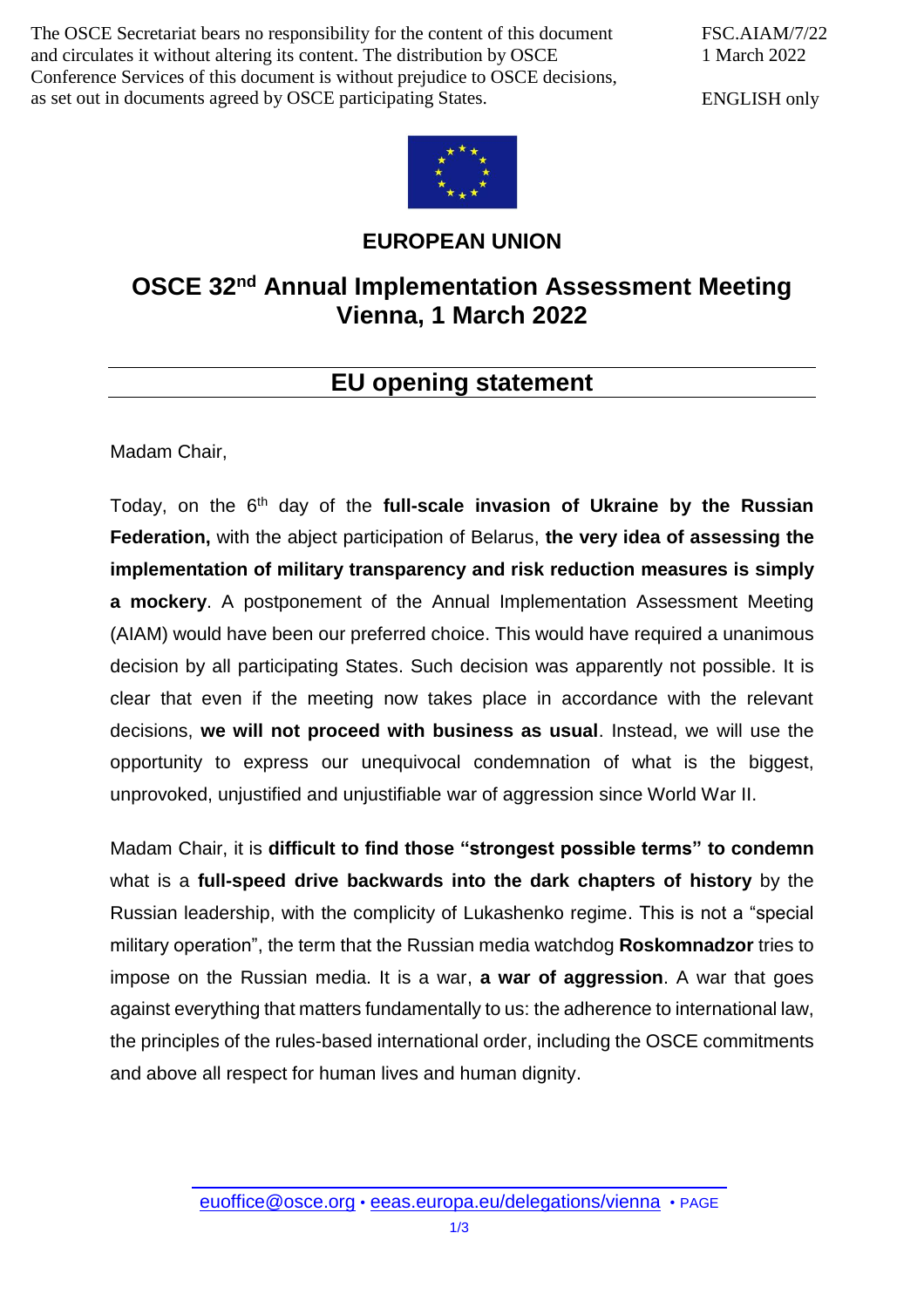In the face of this tragedy, caused by Russia, and regretfully actively supported by Belarus, immeasurable human suffering**,** civilian deaths, thousands of killed and wounded soldiers, hundreds of thousands of displaced people looking for a shelter in the neighbouring countries, deliberate destruction of civilian infrastructures, we wish to solemnly reiterate what we said last week in the FSC. **It is not the time to sit on the fence.** We should and we will all speak up and **stand with Ukraine**. This refers **both to the States and all decent people**. We note that also in Russia, as well as in Belarus, many brave people, including journalists, representatives of culture, sports, businesspeople, scientists, academics and others are not afraid to protest against this unjustifiable war, despite the fact that this might land them in prisons. This is a sign of hope that could provide an answer to the famous question "**x***отят ли русские войны"* (do the Russians want the war?). **We are convinced that the people of Russia would say no.** 

In this war, **there is no ambiguity**. **Ukraine is a victim and has the full right to selfdefence**, in line with the UN Charter. In these dark hours, we stand with our Ukrainian friends, in full solidarity, and will support them to the best of our ability. Additional EU supported measures were announced last Sunday. We applaud the heroic resistance of Ukrainians in their fight for preserving their independence, sovereignty, territorial integrity and democracy.

Over the past weeks we were absolutely clear in our position that **we and our partners would not tolerate such behaviour as we are confronted with these days** and **would impose severe costs on Russia** for such blatant violations of our commonly agreed norms. **We acted on our promise because Russia cannot get away with invading** a peaceful, sovereign and independent neighbour. To paraphrase a famous saying, this was both a mistake and a crime. There must be, there are and there will be severe consequences.

We recall the International Criminal Court prosecutor has announced that **he will launch an investigation into possible war crimes or crimes against humanity** in Ukraine. The Law of war prohibits indiscriminate attacks and those that target civilians and civilian property.

Madam Chair, Russia **must immediately cease all hostilities**. Russia must immediately and completely withdraw its troops from Ukrainian territory, including